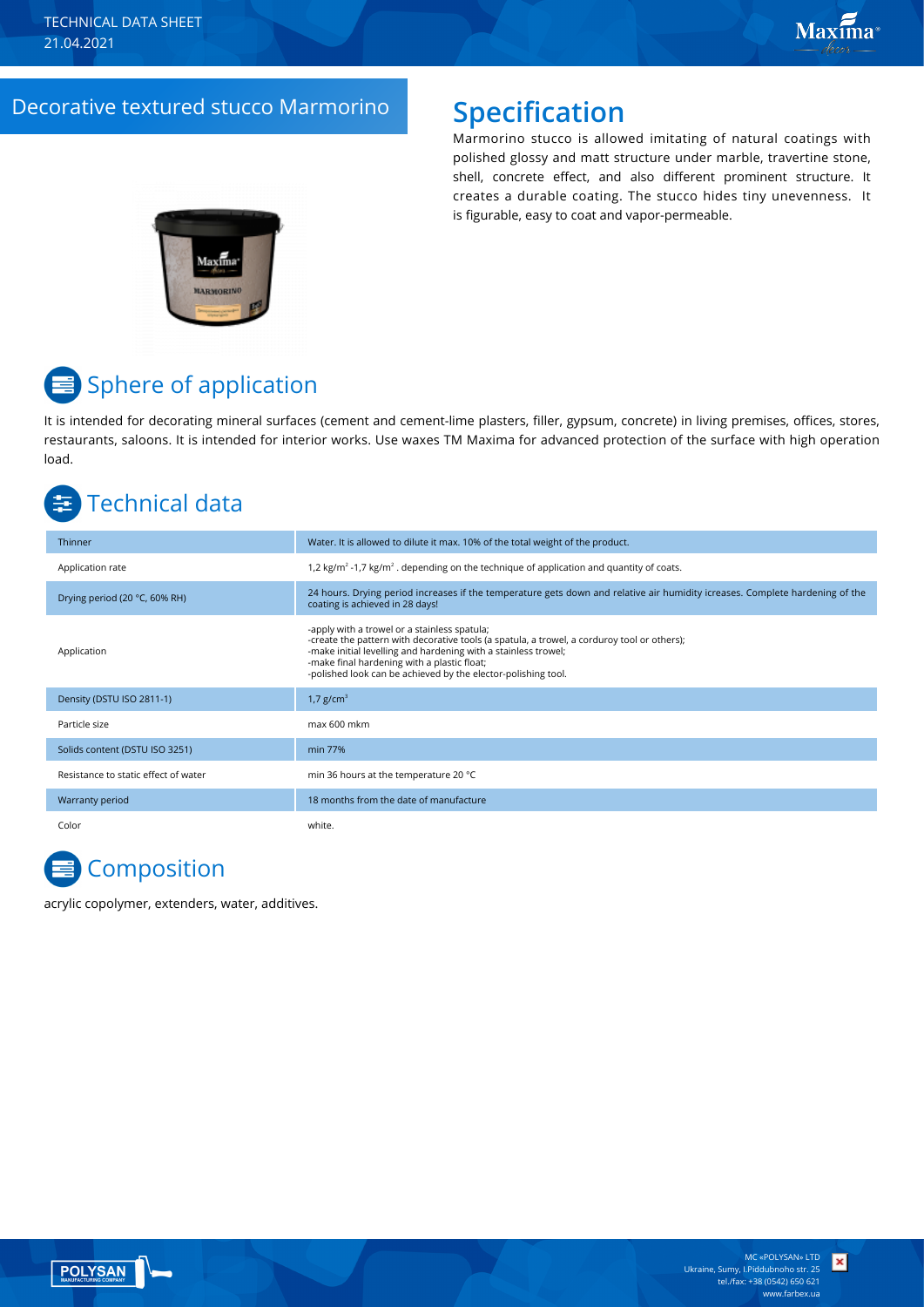#### TECHNICAL DATA SHEET 21.04.2021





It can be tinted manually with Pigment Concentrate Farbex Color, other waterborne coloring pastes, or with a coloring machine acc. to NCS color range and others.

It is recommended to use products from one batch to avoid the differences in shades of color.

Modifications in the technical properties of products are allowed after tinting.

# **Application instruction**

### Surface preparation

Uncoated surfaces: clean thoroughly from fragile coatings to the durable base of surface, also from dust, oil, grease, and other dirt. Previously coated surfaces: clean the surface thoroughly from old loose coatings and from different dirties.

Insignificant defects of the mineral surface shall be corrected with finishing plaster TM Farbex and then polish.

It is recommended to treat the surface with the antiseptic solution for mineral surfaces TM Farbex for protection against fungi and mould.

#### Priming

Extremely absorbing surfaces shall be treated with a deep-penetrating primer TM Farbex or TM Maxima.

It is obligatory to apply a coat of Silicone paint-primer with quartz extender TM Farbex or adhesive primer with quartz filler QuartzPrimer TM Maxima. The paint or QuartzPrimer shall be tinted in the color of decorative stucco.

The difficult surfaces shall be coated by Adhensive primer "Beton-kontakt" TM Farbex in one coat ( see an area of application of Adhensive primer "Beton-kontakt" TM Farbex). Adhensive primer "Beton-kontakt" shall be tinted in the color of decorative stucco.

### Applying

Stir the paint thoroughly before use.

#### Application in 1 layer:

The material shall be applied with a thin even layer with a stainless spatula or a trowel. After that, the pattern shall be created with the spatula, trowel, corduroy tool, or other decorative tools. The choice of tool depends on the structure that you would like to receive.

Smooth the material with a stainless trowel, making the surface hard and evenly after 10-20 minutes of humidity stabilizing.

It is necessary to continue a hardening of the surface with a plastic trowel for avoiding darkening when starting drying.

#### Application in 2 layers:

The first layer shall be applied thinly and evenly with a stainless spatula or a trowel. The second layer shall be applied thinly and evenly with a stainless spatula or a trowel after full drying of the first layer.

The picture shall be created with the spatula, trowel, corduroy tool, or other decorative tools. The choice of tool depends on the structure that you would like to receive.

Smooth the material with a stainless spatula, making the surface hard and evenly after 10-20 minutes of moisture stabilizing. It is necessary to continue a hardening of the surface with a plastic trowel for avoiding darkening when it starts drying.

Perform the work at the temperature of air and surface from +10°С till + 30°С and maximal air humidity by 80%. It is recommended to work in a group of two or three persons, as the work on a single surface shall be performed continuously.

### Polishing

It shall be allowed to treat the surfaces with an electro-polishing tool after full drying of material and before wax applying ( for achieving polished surface).

The surface shall be cleaned of dirt ( with a vacuum cleaner or compressor).

### Applying of finishing layer

Decorative coating Marmorino can be used as self -dependent coating.

It is recommended to use the wax Cera TM Maxima for receiving additional decorative effects indoors.

It is recommended to use the wax CeraFrontale TM Maxima for additional protection and decorative effect to the base of surfaces with high operation load.

The application method, properties, and necessary tools for waxes are in TDS of Cera and CeraFrontale TM Maxima or in the site.

#### Tool cleaning

Clean tools with water after application. Do not let them dry. The dry product shall be removed from the tools in a mechanical way.

**POLYSAN** 

6

5

4

3

2

1

×